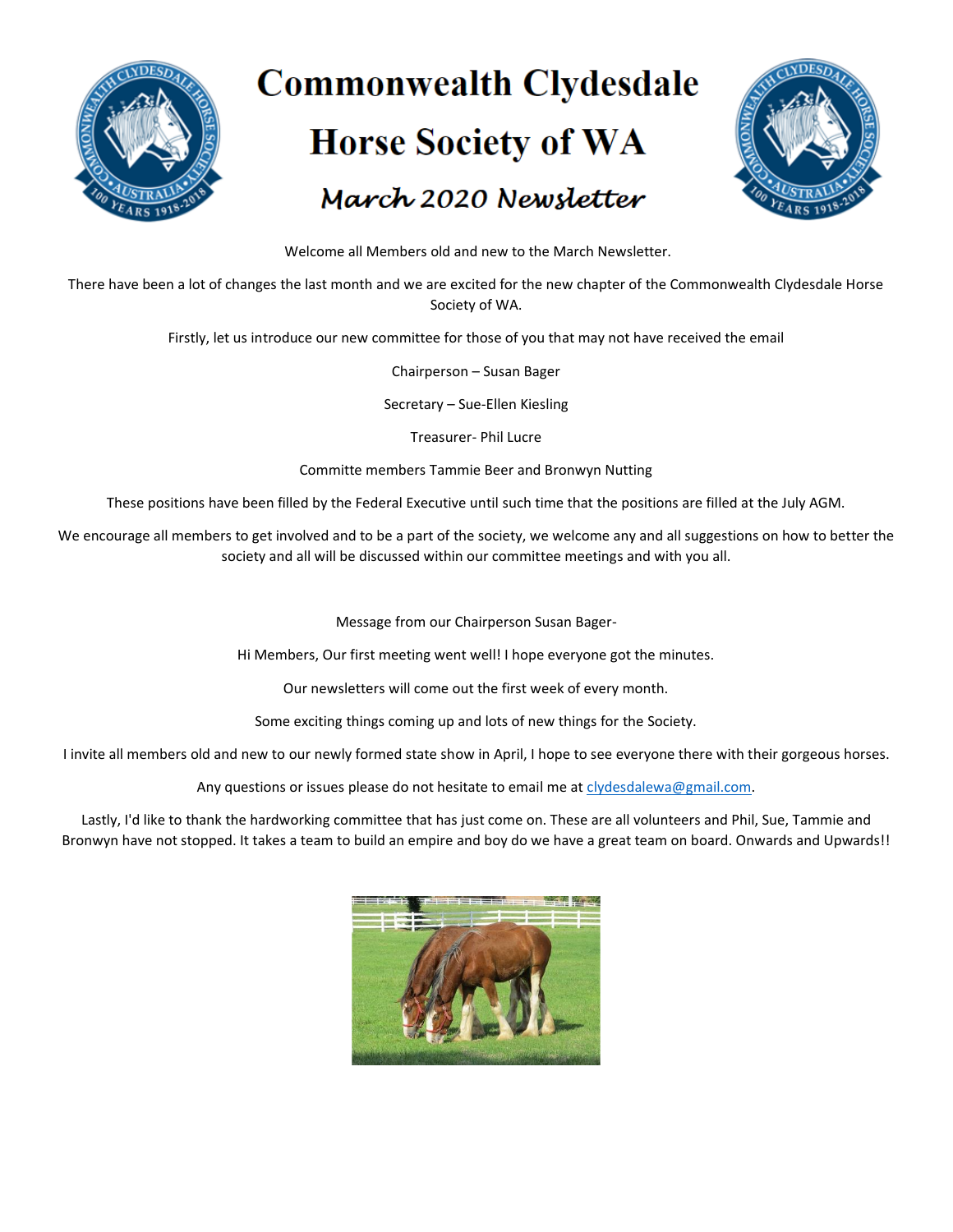## **Member News**

We now have a Chip Reader/Payment device that we can use at the shows, we will also will be buying a tablet that we can connect this to, this will make things alot easier and means we wont always have to be carrying cash when out showing etc.

We are looking forward to meeting our judge Viv Simmons for the state show on the 18/19 April she is travelling from NZ, She has a lot of experience with Clydesdales and will be a great asset to the show.

There will also be stalls, raffles and lots more at the State Show it is all coming together and is looking to be a great weekend.

We also have a few Auctions going on at the moment via the facebook page, logon and have a look and place your bids, there is an amazing auction item currently a Swan valley Delux Wagon tour Very generously donated by Swan Valley wagon tours.

#### **What have our Members been up to?**

This section will be for you the members to let us know what you have been up to with your beautiful Clydies. Where have you been? What have you done? Accomplishments, proud moments or general sharing of your horses.

Please feel free to message us a[t clydesdalewa@gmail.com](mailto:clydesdalewa@gmail.com) and share your stories we will be looking for someone for our next newsletter..... Watch this space...

## **Past Events**

Gosnells summer show offs 2nd Feb 2020

Susan took her beautiful Charmaine to the Gosnells Show Offs, was amazing to see her out there supporting the breed.

Susan and Charmaine had an awesome day coming away with Champion and Supreme Clydesdale Mare, was lovely to see them in the Supreme of Supreme parade. Congratulations to you both Susan she was amazing for her first show.



## **Upcoming Events**

Harvey Ag Show 4th April 2020

Programme is on our Clydesdale Facebook page